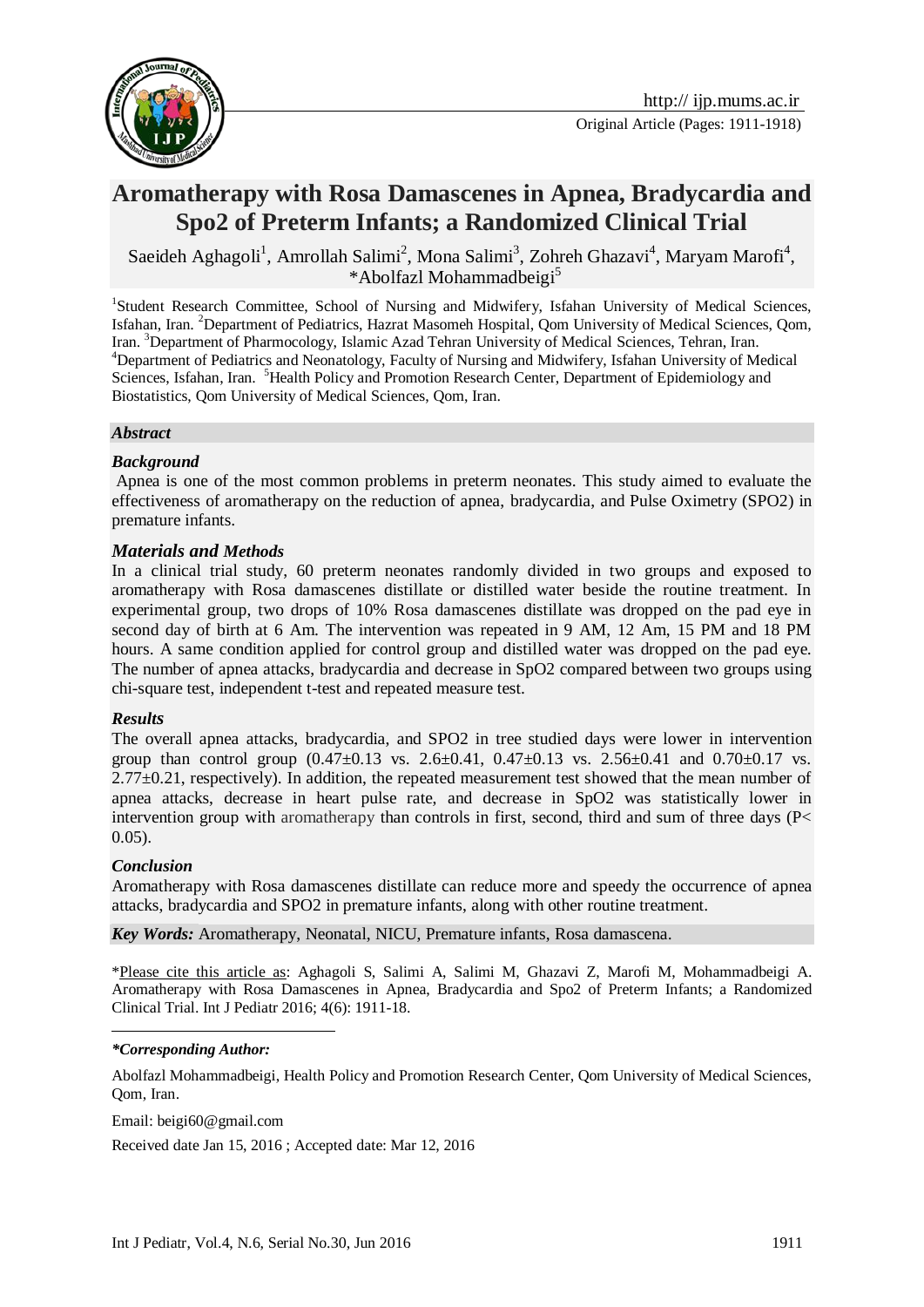### **1- INTRODUCTION**

Apnea is defined as the breathing cessation that happened for more than 15 seconds with cyanosis, bradycardia or hypotonic [\(1,](#page-6-0) [2\)](#page-6-1). Apnea is one of the most common clinical manifestations in premature deliveries and it is occurred in 80% of neonates lower than 1,000 gr and in 25% of them that are lower 2,500gr [\(3\)](#page-6-2).

Moreover, Apnea of prematurity (AOP) reversely associated with gestational age and neonate weight in a way that it would be happened in 80% of neonates that born before  $30<sup>th</sup>$  week of gestational age[\(2\)](#page-6-1). Central, obstructive and mixed apnea are three types of apnea that occurs in preterm babies due to relatively small airways, large occiput (back of the head) and hypotonic neck muscles comparing to term infants [\(2,](#page-6-1) [4\)](#page-6-3).The mixed apnea is the most prevalent type of apnea in in preterm infants. Mixed apnea is observed in more than 50% of all apneas while pure central or obstructive apneas are responsible for about 20% of all apneas[\(2,](#page-6-1) [5\)](#page-6-4).

Increased inhibitory reflexes of breathing, decreased hypersonic responses and hypoxic and ventilator depression are the pathophysiological mechanisms leading to AOP[\(2,](#page-6-1) [3\)](#page-6-2). Being in warm condition and provocation the back of pharynx due to sudden insert of suction tube are the helpful condition for AOP [\(1,](#page-6-0) [3,](#page-6-2) [6,](#page-6-5) [7\)](#page-6-6).

More than of 80% of sleep in premature infants spend in Rapid Eye Movement (REM) phase and the respiratory depression occurred in this phase[\(8\)](#page-6-7). Therefore, the majority of AOPs happens in REM phase. Todays, Caffeine and Theophylline are the medical drugs for AOP. Slow contact on the back of neonates, prone and supine position are also a nonmedical interventions [\(2,](#page-6-1) [9,](#page-6-8) [10\)](#page-6-9). Moreover, aromatherapy is a new nursing care as complementary treatment [\(11-13\)](#page-6-10) that has calming, sedating and painreducing, stimulatory in patients especially

in psychological disorders, labor, and postpartum practices [\(14-17\)](#page-6-11).

Rosa damascena, is known in Iran as "Gole Mohammadi" and it is used as a complementary therapy due to some pharmacological effects such as antibacterial, antioxidant, Antitussive, hypnotic , and relaxant effect as well as the perfuming effect in aromatherapy method [\(18,](#page-6-12) [19\)](#page-6-13) (**Figure.1**). There are some studies that assessed the effect of Aromatherapy with valerian, lavender and Rosa damascene and have found beneficial effects in behavioral disorders such as pain relief, anxiety, stress, sleep quality of patients [\(11-14,](#page-6-10) [18,](#page-6-12) [20,](#page-6-14) [21\)](#page-7-0).

It is showed that olfactory stimulation with fragrances and acquaintance aromas such as mother milk and amniotic odour could decrease AOP with mild bradycardia [\(7,](#page-6-6) [17\)](#page-6-15) and neonatal crying in pain[\(22\)](#page-7-1).

However, based on our search, the effect of Rosa damascene aromatherapy on apnea occurrence in preterm neonates has not been investigated yet in patients that hospitalized in Neonatal Intensive Care Unit (NICU). Therefore, since the Rosa damascena is acceptable by parents and due to accessibility, low cost and low complication of this flower, we aimed to assess the Rosa damascene aromatherapy effect on decreasing apnea attacks, bradycardia and SpO2 in preterm neonates.



**Fig.1:** Rosa damascena (Gole Mohammadi)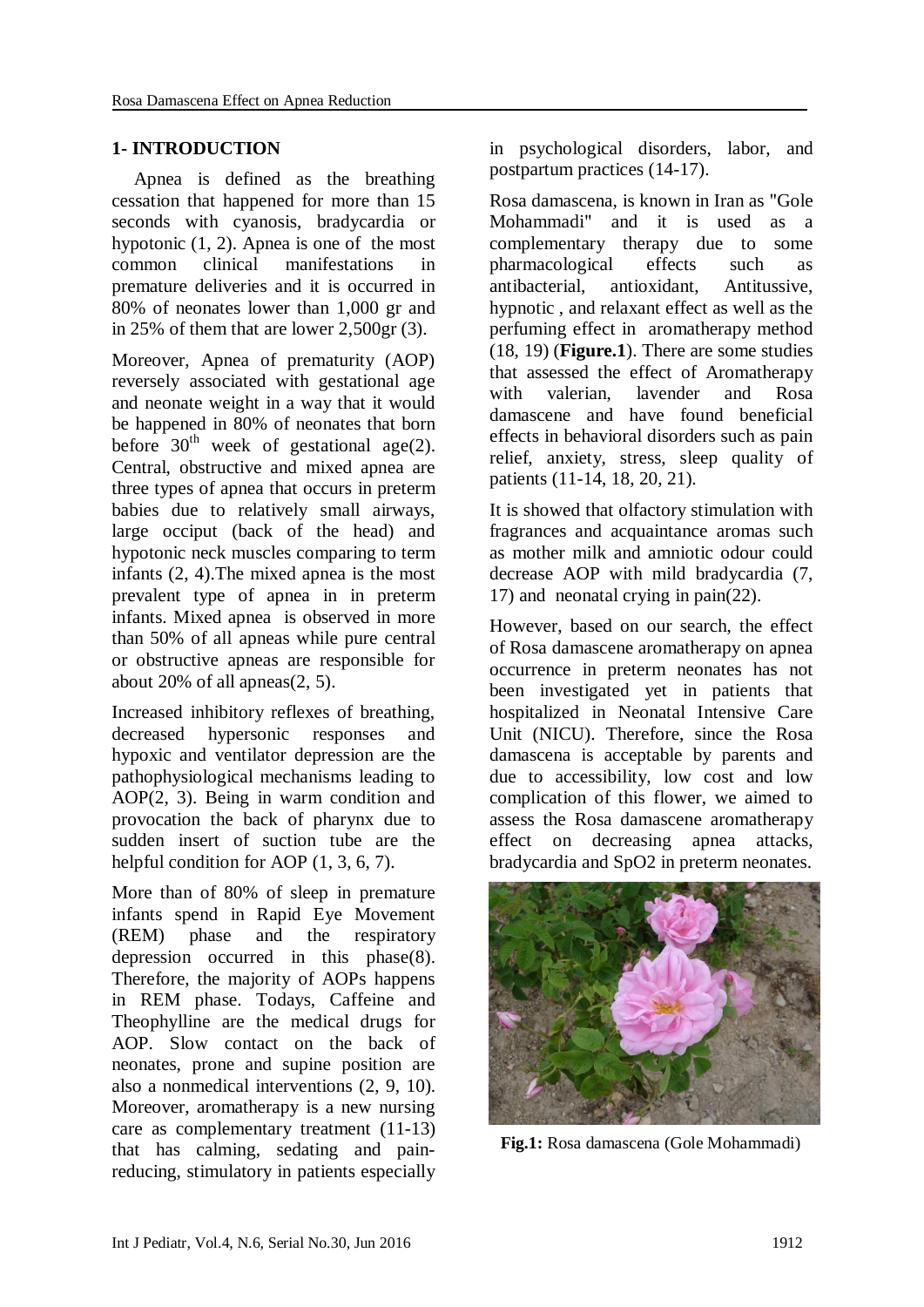# **2- MATERIALS AND METHODS**

A double blind randomized clinical trial was conducted in NICU of Beheshti hospital of Isfahan, Iran on premature neonates at summer of 2015. All premature neonates with inclusion criteria could recruit in the study. Inclusion criteria was including: gestational age between 29- 33 weeks, neonatal weight between 900- 1500 grams, being in incubator, having hemoglobin over 10 gr/dl, without heart disease or any infection, no need to ventilator or breathing with Continues Positive Airway Pressure (CPAP) as well as parent consent and neonatal specialist. The neonates excluded from the study if their parents withdrawal the informed consent. Moreover, death or discharge before completing the study intervention course, affecting to skin or respiratory reactions were the exclusion criteria. Sampling conducted based on convenience method and after taken informed consent from eligible subjects, the random assignments was used to divide the 60 eligible patients to intervention group and control group equally. The intervention group exposed to aromatherapy with Rosa damascena distillate (manufactured by Barijesans Co.) and distilled water was used for control group (manufactured in DaruPakhsh Co.).

The routine non-drug treatment was used in two study groups beside study interventions. In experiment group, two drops (0.1 cc) of 10% Rosa damascena distillate was dropped with dropper and by a trained nurse on the pad eye in second day of birth at 6 Am, which was located at a distance of 30 cm of head. Each patient has exposed to pad eye for 12 hours that contains the Rosa damascena distillate or distilled water. Therefore, in any three hours for three days, two drops of the Rosa damascene distillate or distilled water added to the eye pad in intervention and control group, respectively. Therefore, the intervention was repeated in 9 AM, 12

AM, 15 PM and 18 PM hours. A same condition applied for control group and aromatherapy with distilled water was conducted. Measurements of outcomes in two groups conducted at 14 AM of each day. The study protocol registered in IRCT by IRCT Cod: IRCT2015121925601N4. Measurements were conducted after approving the ethical committee of Isfahan University of Medical Sciences, Isfahan-Iran. Informed consent was taken from all study subjects after describing the objectives of the study and full agreements of neonate's parents. Data gathered by direct observation by trained nurse in research team and by the ICU monitoring system that recorded the respiratory and heart rate of the patients.

First, the ICU monitoring system calibrated and all data measured by one ICU monitoring system for increasing the validity of data. At the baseline measurements, all demographic data including neonate gender and weight, gestational age and delivery type were gathered and the baseline analysis showed the goodness of random allocation. The neonate weight was measured by Rasa model scale (made in Iran). The research team tried to prevent in all under study neonates from each practice can cause apnea attack including harsh interventions to neonate, sudden suction, sever contact provocation and creation vociferous beside statement a true neck position as non-drug treatments. Routine treatments such as mild massage of back and having true position and drug treatments were used if the apnea attack occurred in the study subjects for two groups.

Finally, Chi-square test, independent t-test, and repeated measure test in Generalized Linear Models (GLM) were used respectively to compare the frequency, mean number and trend of apnea attacks, bradycardia, and decrease in SpO2 compared between two groups. All statistical tests conducted in SPSS V.18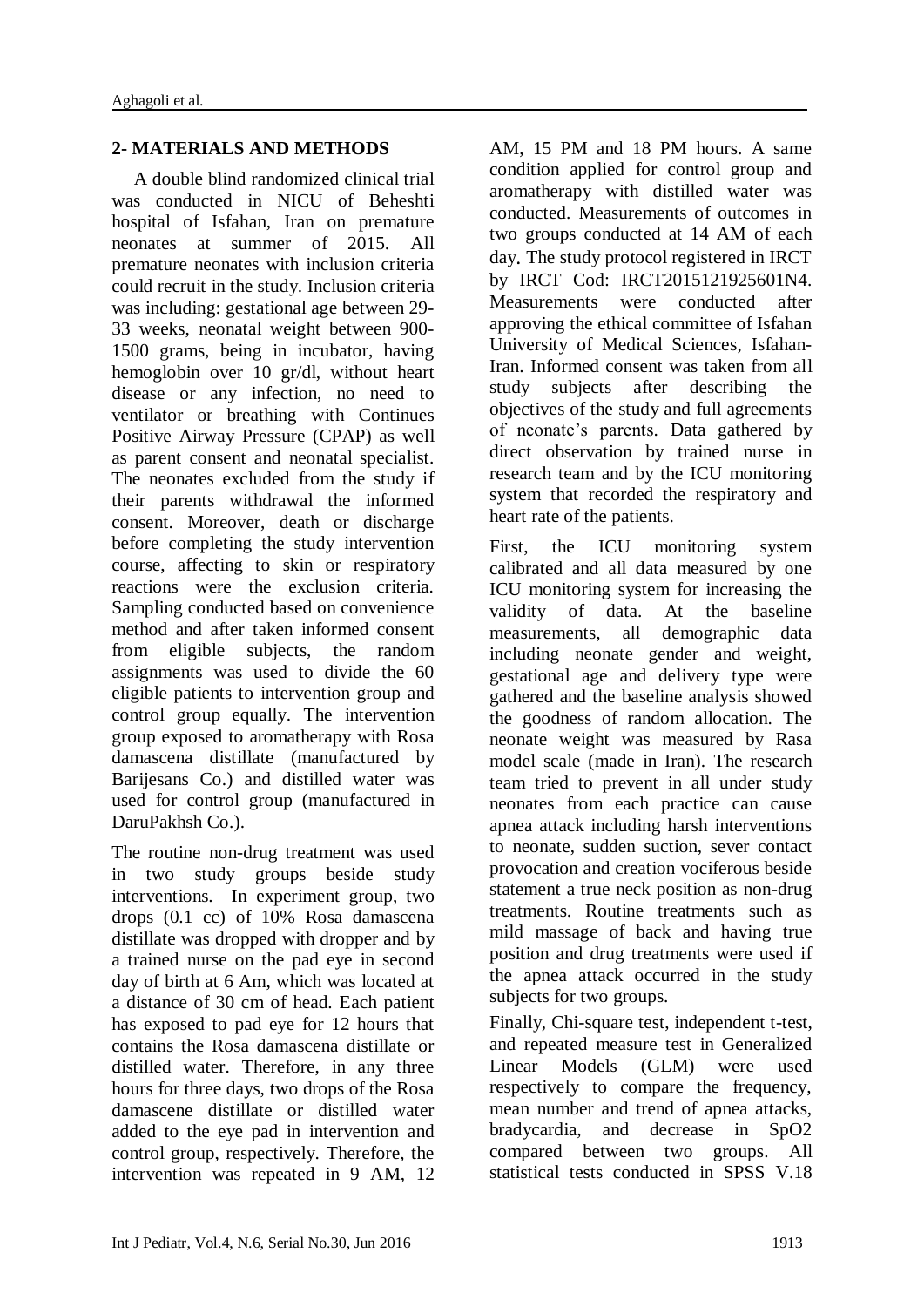software and p lower than 0.05 considered as significant.

# **3- RESULTS**

The Mean of gestational age and birth weight in studied subjects was 31.4±1.4 weeks and 1321±178 gr, respectively. The gestational age varied between 29-33 weeks and the neonatal weight was between 900-1500 gr. The t-test results showed that there was no significant difference between two groups regarding to the mean of gestational age and neonatal weight. Moreover, based on Chi-square test there was no difference in two study groups based on gender distribution and delivery type (**Table.1**).

According to (**Table.2**), a significant difference was observed between treatment and control group regarding to the apnea attacks in the first, second and third day after the intervention. Moreover, the overall apnea attacks and decreasing trend in two study groups were statistically significant (P= 0.001). **Table.3**, shows the significant difference between two groups in the first, second and third day after the

intervention in bradycardia. The overall bradycardia in three days and trend of decreasing in two groups was statistically significant. **Table.4** shows the decreasing trend in SPO2 in two studied groups at first up to the three day of the study and the whole of three days  $(P= 0.001)$ . The overall apnea attacks in whole studied days were lower in intervention group than control group  $(0.47 \pm 0.13 \text{ vs. } 2.6 \pm 0.41)$ . Moreover, the overall bradycardia and SPO2 in whole studied days were lower in intervention group than control group  $(0.47\pm0.13 \text{ vs. } 2.56\pm0.41 \text{ and } 0.70\pm0.17$ vs. 2.77±0.21). Furthermore, the repeated measurement test showed that the mean of apnea attacks, decrease in heart pulse rate, and decrease in SpO2 was statistically lower in intervention group with aromatherapy than controls in first, second, third and sum of three days. The overall trend in apnea attacks, heart pulse rate, and SpO2 was statistically decreasing based on the trend statistical value in repeated measurement test in both treatment and control groups ( $P < 0.05$ ).

| Demographic Characteristics |         | Experimental group | Control group | P- value |
|-----------------------------|---------|--------------------|---------------|----------|
| Gender                      | Female  | 17(56.7)           | 18(60)        | 0.79     |
|                             | Male    | 13(43.3)           | 12(40)        |          |
| Birth weight                |         | 1345.3(160.3)      | 1296.7(194.3) | 0.294    |
| Gestational age             |         | 31.4(1.48)         | 31.3(1.32)    | 0.854    |
| Birth type %<br>cesarean    |         | 4(13.3)            | 10(33.3)      | 0.067    |
|                             | vaginal | 26(86.7)           | 20(66.7)      |          |

**Table 1:** Demographic characteristics of the participants in the experimental and control groups

**Table 2**: Comparison of the number of apnea attacks in the experimental and control groups from the first up to the three day of the study and the whole three days

| Day of study                | Experimental group |           | Control group | P- value <sup>†</sup> |       |
|-----------------------------|--------------------|-----------|---------------|-----------------------|-------|
|                             | Mean               | <b>SD</b> | Mean          | <b>SD</b>             |       |
| First day                   | 0.23               | 0.09      |               | 0.21                  | 0.001 |
| Second day                  | 0.17               | 0.07      | 0.97          | 0.20                  | 0.001 |
| Three day                   | 0.07               | 0.05      | 0.53          | 0.14                  | 0.003 |
| The whole three days        | 0.47               | 0.13      | 2.60          | 0.41                  | 0.001 |
| Trend P- value <sup>†</sup> | 0.002              |           | 0.001         |                       |       |

† Based on independent t-test, ‡ Based on the Repeated measurement test in generalized liner model.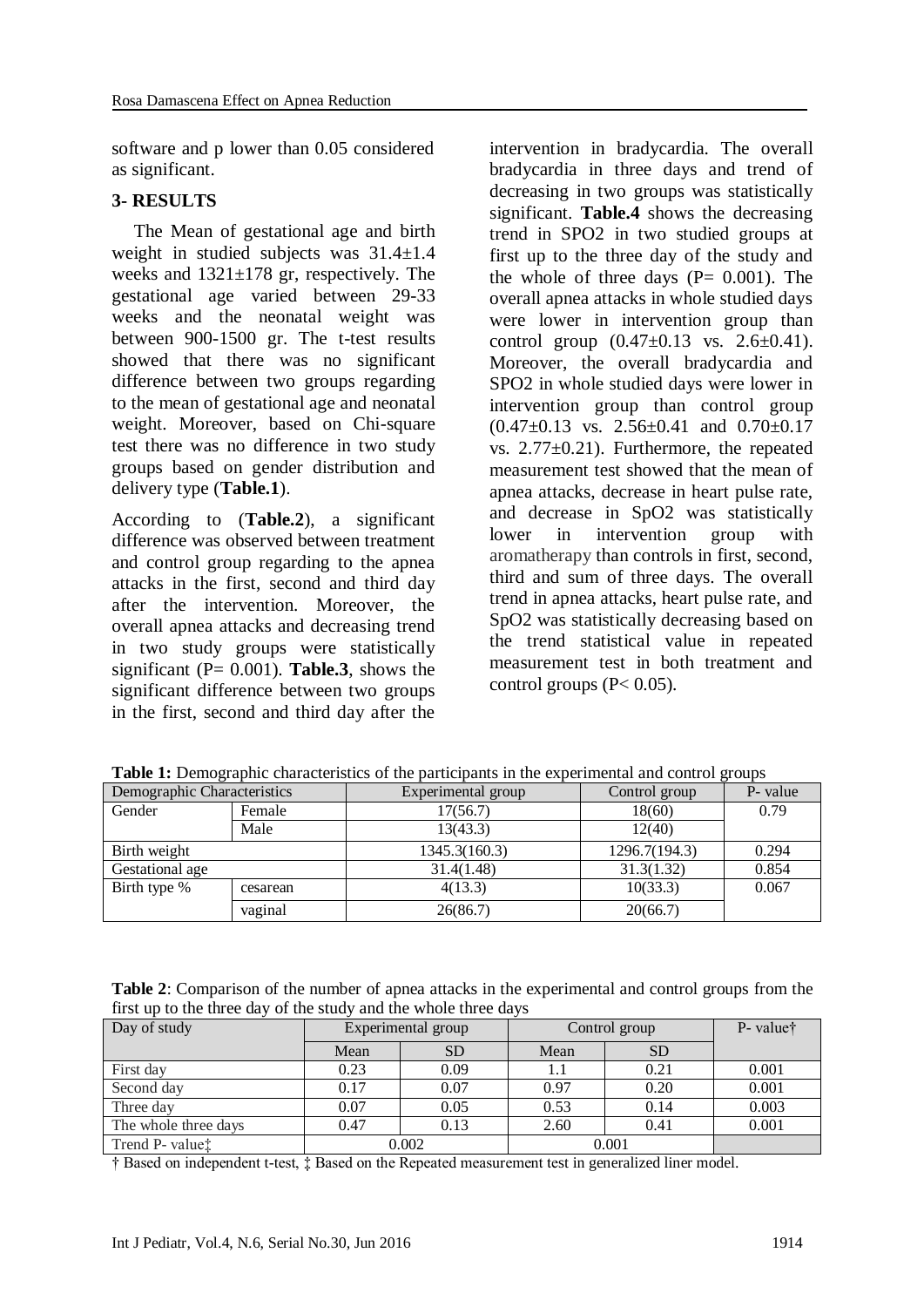| Day of study                | Experimental group |           | Control group |           | P- value <sup>†</sup> |
|-----------------------------|--------------------|-----------|---------------|-----------|-----------------------|
|                             | Mean               | <b>SD</b> | Mean          | <b>SD</b> |                       |
| First day                   | 0.23               | 0.09      | 1.1           | 0.19      | 0.001                 |
| Second day                  | 0.17               | 0.07      | 0.97          | 0.20      | 0.001                 |
| Three day                   | 0.07               | 0.05      | 0.53          | 0.14      | 0.003                 |
| The whole three days        | 0.47               | 0.13      | 2.56          | 0.41      | 0.001                 |
| Trend P- value <sup>†</sup> |                    | 0.002     |               | 0.001     |                       |

**Table3**: Comparison of the bradycardia in the two groups from the first up to the three day of the study and the whole three days

† Based on independent t-test, ‡ Based on the Repeated measurement test in generalized liner model.

**Table4:** Comparison of the decrease of SpO2 in the two groups from the first up to the three day of the study and the whole three days

| Day of study                | Experimental group |           | Control group |           | P- value <sup>†</sup> |
|-----------------------------|--------------------|-----------|---------------|-----------|-----------------------|
|                             | Mean               | <b>SD</b> | Mean          | <b>SD</b> |                       |
| First day                   | 0.30               | 0.09      |               | 0.18      | 0.001                 |
| Second day                  | 0.23               | 0.08      | 1.17          | 0.20      | 0.001                 |
| Three day                   | 0.17               | 0.07      | 0.50          | 0.13      | 0.030                 |
| The whole three days        | 0.70               | 0.17      | 2.77          | 0.21      | 0.001                 |
| Trend P- value <sup>†</sup> |                    | 0.001     |               | 0.001     |                       |

† Based on independent t-test, ‡ Based on the Repeated measurement test in generalized liner model.

#### **4- DISCUSSION**

The current study results showed that the aromatherapy effect with Rosa damascena distillate is effective on the apnea attacks, heart pulse rate, and SpO2 in premature neonates beside the routine treatment in comparing to control group that only received the routine treatment with distilled water. Based on the results the mean number of the apnea attacks, heart pulse rate, and SpO2 was statistically lower than in aromatherapy group in all three-study days in premature neonates that hospitalized in NICU. Marlier et al. study[\(7\)](#page-6-6) showed that aromatherapy with Vanilla in premature neonates that have gestational age 24-28 weeks was effective on the apnea occurrence at the second days after intervention in compare to the first and third days. Moreover, the SpO2 was increased in neonates that exposed to aromatherapy with Vanilla. Nevertheless in our study, the decreasing trend in outcome measures including the apnea attacks, heart pulse rate, and SpO2 was continues. Moreover, the Edraki et al.

study[\(6\)](#page-6-5) showed that aromatherapy with Vanilla is protective for apnea occurrence and bradycardia in premature neonates. Our study showed same results with a higher power in detecting the aromatherapy with Rosa damascenes distillate due to higher sample size. Another clinical trial study by Chen et al. found that Valerian aromatherapy has an increasing effect on sleep duration as well as decreasing effect on insomnia among patients who are hospitalized in ICU[\(23\)](#page-7-2).

The pharmaceutical effects of aromatherapy with Rosa damascenes including antibacterial, antioxidant, antitussive, hypnotic, and relaxant effect is determined in several studies[\(11,](#page-6-10) [12,](#page-6-16) [18,](#page-6-12) [19,](#page-6-13) [21\)](#page-7-0). It is demonstrated that aromas has an increasing effect on patients' calmness through its effect on limbic system and the hypnotic, sedative, and anticonvulsive effects of Rosa damascene on the central nervous system are effective in alleviates anxiety and promotes relaxation[\(18,](#page-6-12) [19,](#page-6-13) [24\)](#page-7-3). The extract of Rosa damascena is stimulation of axons and dendrites in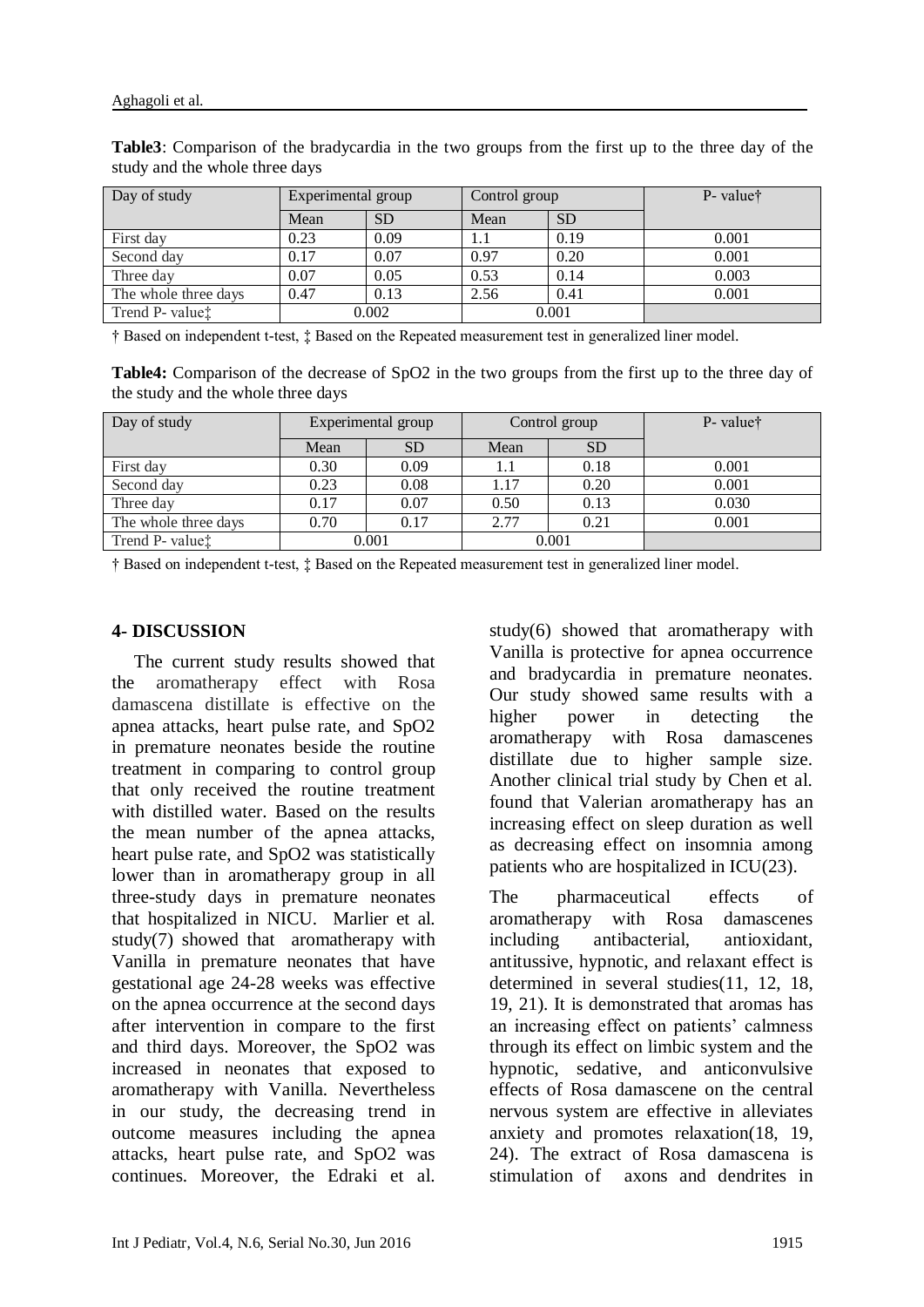nervous system $(25)$  and it is containing Christin and Kaempferol that are effective in decreasing pain[\(26\)](#page-7-5). Moreover, the hydro-alcoholic extract of Rosa damascenahas dilation effect on respiratory airways[\(26,](#page-7-5) [27\)](#page-7-6). However, the Rosa damascena is effective on anxiety and sleep quality is correlated with sleep quality in patients especially in premature infants that are hospitalized due to apnea or other complications[\(19,](#page-6-13) [21,](#page-7-0) [24\)](#page-7-3).

The researchers think that these effect are due to fragrance perception of babies from olfactory stimulants in a way that the babies can the baby can detect its mother's breast pad or clothing from other mothers [\(17\)](#page-6-15). According to our results, there was a significant difference in aromatherapy and control groups in apnea attacks, heart pulse rate, and SpO2 in all studies days including first, second and third days after intervention. In other words, the mean number of apnea attacks, heart pulse rate, and SpO2 was lower than in intervention group in comparing to control group while the decreasing trend of attacks were observed in two groups. However, the control group received the routine treatment and the decreasing trend of outcomes was due to the medical interventions.

Nevertheless, the more rapid decreasing trend in intervention group was due to aromatherapy with Rosa damascenes distillate. Furthermore, the recovery in intervention group was in our expectation, but recovery and decreasing the apnea attacks in control group is attributing to routine treatment. However, the current study could demonstrate the effect of aromatherapy with Rosa damascena distillate for premature neonates, but due to ethical consideration, the routine treatments would be conducted in intervention group after the occurrence of apnea attacks and neck position revised if needs.

# **4-1. Limitations of the study**

 Low sample size in our study and difficulty in intensive care for preterm neonates were the limitations.

### **5. CONCLUSION**

Aromatherapy with Rosa damascena distillate can reduce more rapidly the occurrence of apnea attacks, bradycardia and SPO2 in premature infants, along with other common treatment. Therefore, our results showed that using aromatherapy with Rosa damascenes could be used as effective intervention for premature neonates who suffering from premature apnea along or with other medical interventions.

#### **6- SOURCE OF SUPPORT**

Isfahan University of Medical Sciences, Iran.

# **7- CONFLICT OF INTEREST:** None.

# **8- ACKNOWLEDGMENT**

The authors would like to thank the research center of Isfahan University of Medical Sciences. They are also grateful infants and their families who participated in this study. They are Also special thanks to the neonatal intensive care unit in Beheshti hospital Affiliated to Isfahan University of Medical Sciences that provided the possibility of doing research.

# **9- CONTRIBUTION OF AUTHORS**

**S A:** Contributions to the conception or design of the work and Final approval of the article.

**M M**; Contributions to the conception or design of the work; analysis, and interpretation of data and Final approval of article.

**Z B**; Contributions the acquisition and analysis of data for the work and Drafting the article.

**M S Z;** Contributions to the conception or design of the work; interpretation of data for the work; and Final approval of the article.

**Z GH**; Contributions to the conception or design of the interpretation of data for the work; and Final approval of the article.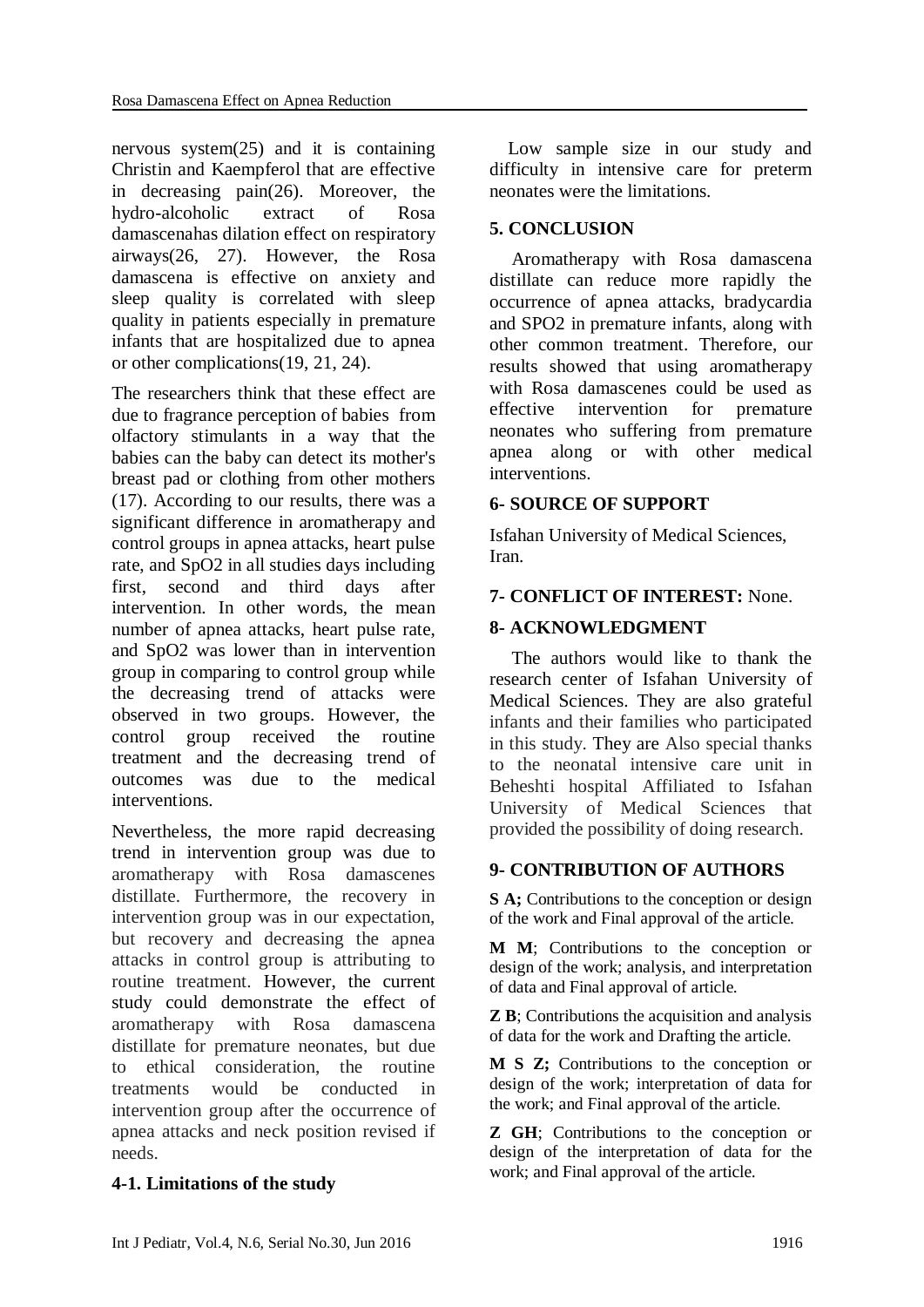**A M**; Contributions to the conception or design of the work analysis, or interpretation of data for the work; and final approval of the article.

# **10- REFERENCES**

<span id="page-6-0"></span>1. Verklan MT, Walden M. Core curriculum for neonatal intensive care nursing: Elsevier Health Sciences; 2014.

<span id="page-6-1"></span>2. Gare S, Lal M, Tin W. Apnoea in premature infants and caffeine therapy. Infant 2013;9(1).

<span id="page-6-2"></span>3. Watterberg KL, Aucott S, Benitz WE, Cummings JJ, Eichenwald EC, Goldsmith J, et al. Apnea of prematurity. Pediatrics 2016;137(1).

<span id="page-6-3"></span>4. Clark MT, Delos JB, Lake DE, Lee H, Fairchild KD, Kattwinkel J, et al. Stochastic modeling of central apnea events in preterm infants. Physiological measurement 2016;37(4):463.

<span id="page-6-4"></span>5. Crankson SJ, Al Tawil K, Al Namshan M, Al Jadaan S, Baylon BJ, Gieballa M, et al. Management of inguinal hernia in premature infants: 10-year experience. Journal of Indian Association of Pediatric Surgeons 2015;20(1):21.

<span id="page-6-5"></span>6. Edraki M, Pourpulad H, Kargar M, Pishva N, Zare N, Montaseri H. Olfactory stimulation by vanillin prevents apnea in premature newborn infants. [Iran J](http://www.ncbi.nlm.nih.gov/pubmed/23795247)  [Pediatr](http://www.ncbi.nlm.nih.gov/pubmed/23795247) 2013;23(3):261-8.

<span id="page-6-6"></span>7. Marlier L, Gaugler C, Messer J. Olfactory stimulation prevents apnea in premature newborns. Pediatrics 2005;115(1):83-8.

<span id="page-6-7"></span>8. Darnall RA, Ariagno RL, Kinney HC. The late preterm infant and the control of breathing, sleep, and brainstem development: a review. Clinics in perinatology 2006;33(4):883-914.

<span id="page-6-8"></span>9. Abu‐Shaweesh JM, Martin RJ. Neonatal apnea: what's new? Pediatric pulmonology 2008;43(10):937-44.

<span id="page-6-9"></span>10. Bhat RY, Hannam S, Pressler R, Rafferty GF, Peacock JL, Greenough A. Effect of prone and supine position on sleep, apneas, and arousal in preterm infants. Pediatrics 2006;118(1):101-7.

<span id="page-6-10"></span>11. Buckle J. Aromatherapy for Stress in Patients and Hospital Staff. Alternative and Complementary Therapies 2015;21(5):210-3.

<span id="page-6-16"></span>12. Karadag E, Samancioglu S, Ozden D, Bakir E. Effects of aromatherapy on sleep quality and anxiety of patients. Nursing in critical care. 2015. Jul 27. doi: 10.1111/nicc.12198 . PMID:26211735

13. Sahebalzamani M, Khanavi M, Alavimajd H, Mirkarimi SM, Karimi M. Effects of inhalation aromatherapy on female students' anxiety and depression settling in dormitory of Tehran University of Medical Sciences. Medical Sciences Journal of Islamic Azad University 2010;20(3):Pe175-Pe81, En8.

<span id="page-6-11"></span>14. Buckle J, Ryan K, Chin KB. Clinical Aromatherapy for Pregnancy, Labor and Postpartum. International Journal of Childbirth Education 2014;29(4).

15. Kheirkhah M, Neisani L, Haghani H. Comparison of the effects of aromatherapy with essential oils of damask rose and hot footbath on the first stage of labor anxiety in Nulliparous women. Complementary Medicine Journal of faculty of Nursing & Midwifery 2012;2(2):126-34.

16. Effati-Daryani F, Mohammad-Alizadeh-Charandabi S, Mirghafourvand M, Taghizadeh M, Mohammadi A. Effect of Lavender Cream with or without Foot-bath on Anxiety, Stress and Depression in Pregnancy: a Randomized Placebo-Controlled Trial. Journal of caring sciences 2015;4(1):63.

<span id="page-6-15"></span>17. Jones J, Kassity N, Duncan K. Complementary care: Alternatives for the neonatal intensive care unit. Newborn and Infant Nursing Reviews 2001;1(4):207-10.

<span id="page-6-12"></span>18. Hajibagheri A, Babaii A, Adib-Hajbaghery M. Effect of Rosa damascene aromatherapy on sleep quality in cardiac patients: A randomized controlled trial. Complementary Therapies in Clinical Practice 2014;20(3):159-63.

<span id="page-6-13"></span>19. Shafei MN, Saberi Z, Amini S. Pharmacological effects of Rosa damascena. Iranian Journal of Basic Medical Sciences 2011;14(4):295-307.

<span id="page-6-14"></span>20. Williams TI. Evaluating Effects of Aromatherapy Massage on Sleep in Children